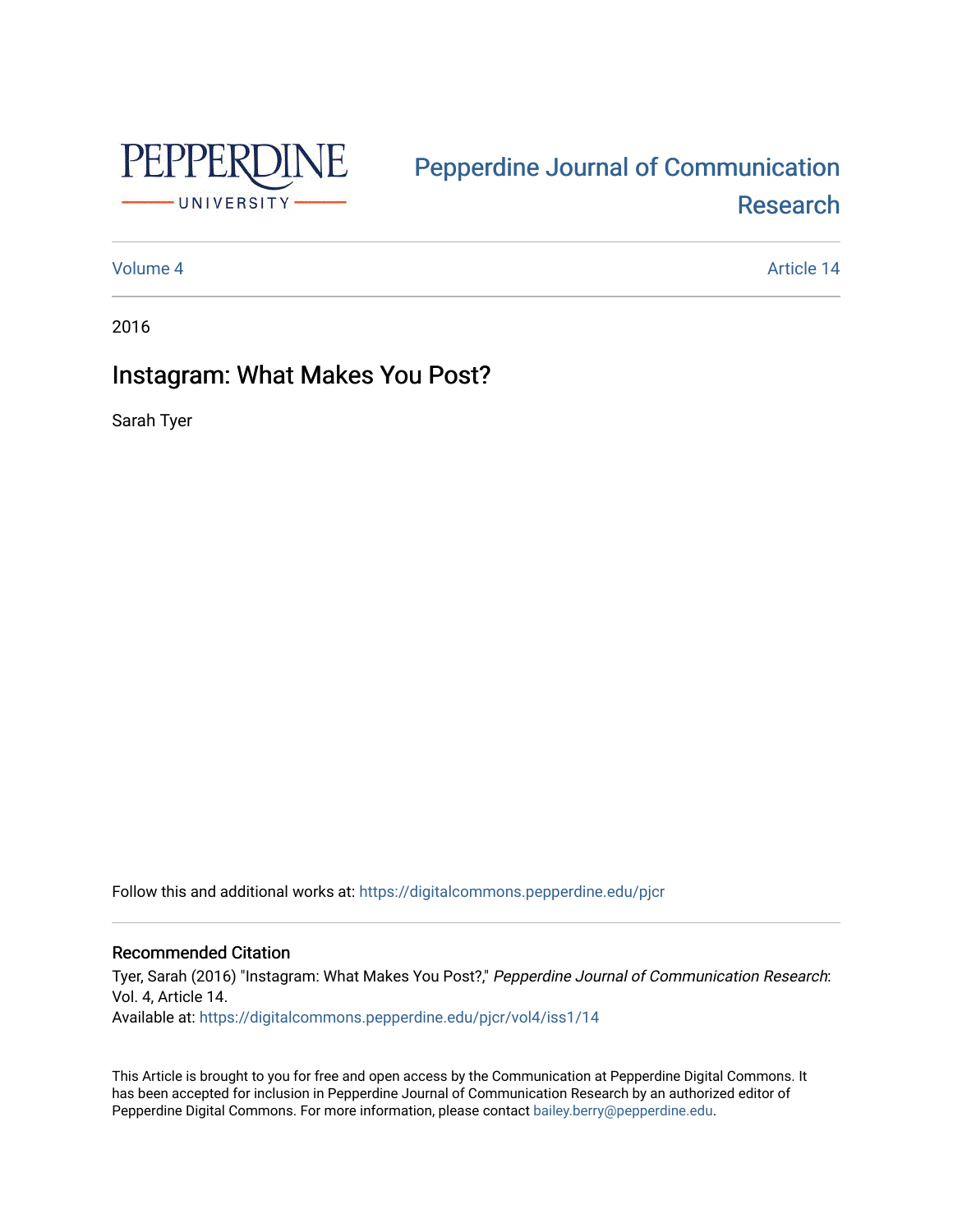## **Instagram: What Makes You Post? Sarah Tyer Pepperdine University** *Assigned in COM 300: Introduction to Communication Research (Delphine Broccard, Visiting Professor)*

#### **Abstract**

This study aims to understand whether there is a relationship between what women view on Instagram and what they choose to post to their own personal accounts. The top three accounts on Instagram, belonging to Beyonce, Kim Kardashian and Ariana Grande, are believed to be large influencers over women who use the application, and reflect examples of society's "ideal woman." This research is a step towards the future of Social Media research, as Instagram has yet to be involved in a large number of studies. Sixty-five women ages 18-35 volunteered to take a survey, which posed multiple questions regarding their use and understanding of Instagram, the types of photos they post, and the motivation behind their posting habits. Results show that from the sampled population, there were not many individuals who actually follow the top three accounts on Instagram, which meant that those accounts did not actually have an influence over the types of photos the women were choosing to post.

*Keywords:* Instagram, "ideal woman," cultivation theory, social cognitive theory, selfpresentation

## **Introduction**

Social Media has become a dominating force in today's society, and as the popularity of Facebook fades into the background, Instagram has become a new dominant platform. Instagram is an application, and a relatively new form of social media, which allows users to share photos that are often altered using filters, over the Internet with their friends, family and followers (Hoffman, 2012). Three women hold the top three accounts on Instagram, Beyonce, Kim Kardashian and Ariana Grande, all of whom share a common theme of posting sexy photos that portray them as the "ideal woman." The "ideal woman" is an idea that has been created by a male-dominated society that teaches women to view their bodies-as-object which is displayed through the ways they act and dress (Mask, Blanchard & Baker, 2014, p.277). In previous research conducted by Mask and colleagues (2014), women were exposed to advertisements displaying other women as "body-as-object" and "body-as-process" and concluded that women felt equally dissatisfied with their own appearances after viewing both types of portrayal.

It has been proven time and time again that people can be greatly influenced by the media they are exposed to, and the women in the advertisements are just one of many examples (Bassenoff, 2006). Cultivation theory examines these effects that large amounts of media intake can have on individuals and its ability to change people's concepts of reality (Morgan, 2010). When women are constantly exposed to other women in the media that portray the "ideal woman," they begin to want to emulate those same characteristics and become part of their 'ideal' worlds. The idea of the "ideal woman" is heavily represented on the social media platform Instagram. This study will explore the effect that exposure to the "ideal woman" on Instagram has on women's posting habits to their own personal account.

## **Review of Literature**

#### **Instagram**

Instagram is a form of social media that shares photos over the Internet through an application that allows users to alter their images by applying filters and sharing their photos on a variety of other social media platforms (Hoffman, 2012). Photos are usually changed or altered in order to garner more 'likes' from one's peers and followers. 'Likes' are a concept designed specifically for the realm of social media, which allows a person to signal their approval in material posted to another individual's social media portal. Social Media 'likes' are an indicator that a photo, message or link is of interest to other people and was able to attract attention (McPartland, 2013). The success of Instagram is largely due to our society's growing demand for access to social media and smart phones, as it is an application most often used through a cellular device (Sanvenero, 2013). Women are heavy users of Instagram, as it gives them a social link to their favorite celebrities and brands in one easy-to-use application. Celebrities have taken to Instagram as a way to connect with their fans, and keep their name and personal brands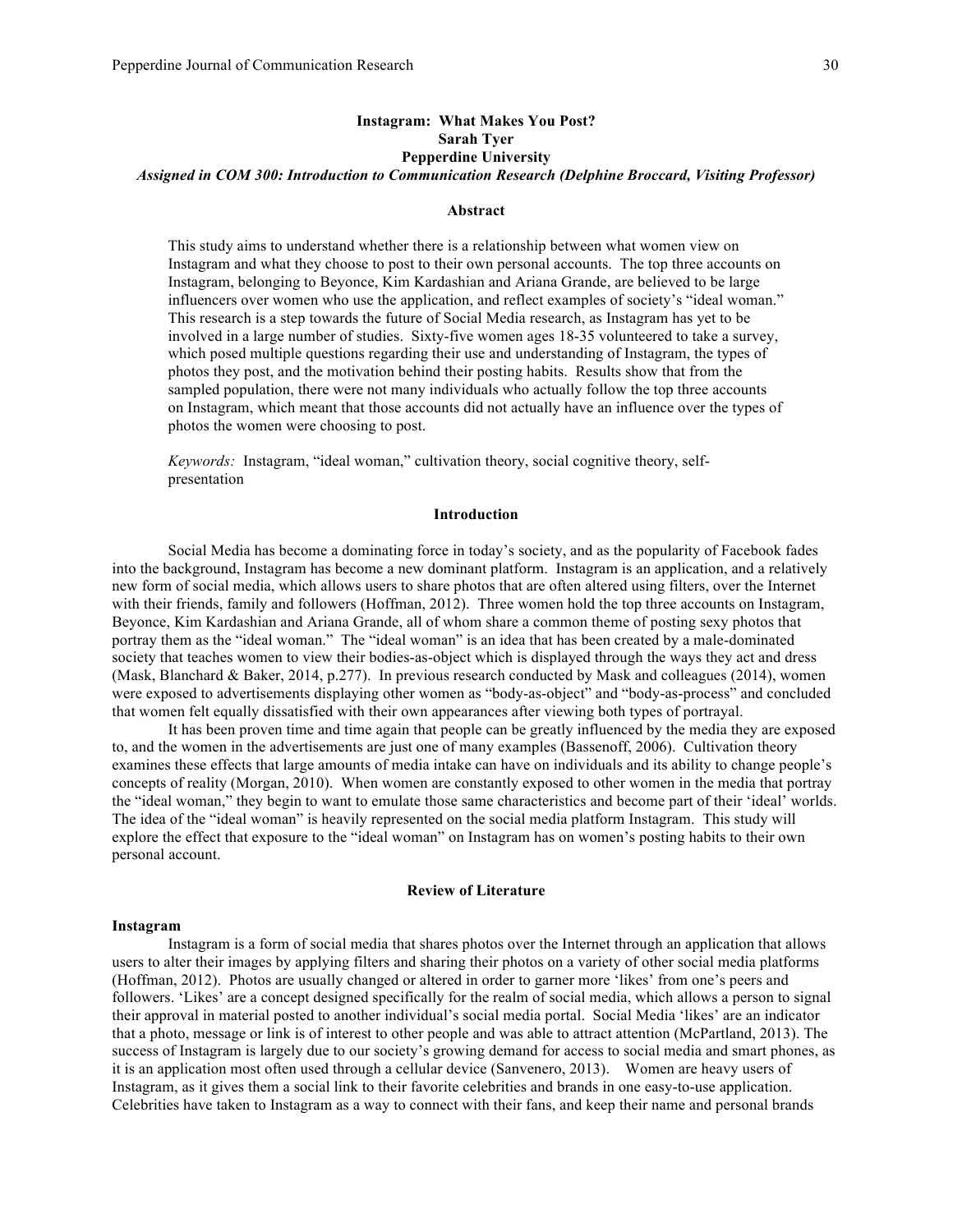relevant. A celebrity's relevance in today's society is very strongly correlated with the number of followers their page has on the application; the more followers they have the greater influence they have over current culture (Barmann, 2015). The top three Celebrities who currently hold the most followers on Instagram are Kim Kardashian at 27.6 million followers, Beyonce at 27.6 million followers and Ariana Grande at 26.4 million followers (Kosoff, 2015). Upon review of these three Instagram accounts it is easy to see a common thread woven between each one; sexy poses and photos.

In today's society, it is well known that sex sells and our media culture over the years has perpetuated this theme by presenting the idea of an "ideal woman." The term "ideal woman" is an idea created by a male dominated society that raises women to be socially taught to view themselves as "body-as-object" (Mask, Blanchard & Baker, 2014, p.277). The objectification of females has put pressures on women to place higher values on the appearance of, rather than the physical condition of, their bodies. The media is considered one of the strongest yet unwelcomed avenues of this message being spread to new generations of "appearance-related norms," and a societal routine of comparing one's own body to others based on its visual and sexual appeal (Mask, Blanchard & Baker, 2014). Kim Kardashian, Beyonce and Adriana Grande all fill the stereotype of an "ideal woman," as they are all in perfect shape (with the later two having an enviable hour-glass figure), beautiful with an extremely manicured look, stylish and sexy (Barr, 2015). Their 'looks' are examples of what white male gaze idealizes, and covets through their interactions with their photos on Instagram.

Instagram is a fairly new form of Social Media, one that currently has over 200 million active users, which leaves many researchers curious about the ramifications of using such technology. In a study conducted by Richard Sanvenero (2013), he aims his research towards uncovering the actual rights held by social media users in regards to their privacy and what can be used against them in court. He highlights the numerous "policy changes" that have taken affect over the years, and how the consumer is not always an educated consumer of these forms of media. He concludes that social media users need to take extra precautions as to what they post online and what they give applications access to, such as their 'current location.' Location services are normally enabled on an individual's cellular device, which uses cellular data, Wi-Fi and Global Positioning Systems to determine one's location (iOS 5: Understanding Location Serivces, 2015). Unless an individual turns these services off, applications (such as Instagram) are able to access this information, which could possibly raise issues regarding an individual's security. As this subject still presents many gray areas, it is best that people be their own best advocates.

If consumers are not careful, they can be mentally affected by the content they consume as well. Lisa Mask and colleagues (2014) conducted a study in which they recruited 91 predominantly Caucasian women with an average BMI of 23.35. They showed them a variety of advertisements, some which focused solely on the body-asobject, some that highlighted the "body-as-process" (p. 277), which featured healthy physically fit women, and others that did not focus on the body at all. The advertisements were all judged based on appeal, pleasantness, product clarity, favorability, and positivity. Researchers hypothesized that the women would have positive feelings about their bodies after watching the "body-as-process" videos and negative feelings after the "body-as-object" videos. The results of this study, however, showed that women felt equally dissatisfied with their physical appearance after both types of advertisements while the body-free advertisements were completely neutral (Mask, Blanchard & Baker, 2014).

#### **Cultivation Theory**

The influence of the media over how people think and feel is not a new concept; it has been a topic of study since the media began becoming a prominent part of our culture (Morgan, 2010). Cultivation theory examines such effects of large amounts of media intake and the ability it has to change people's concepts of reality (Morgan, 2010). It is believed that the more people are exposed to the socially constructed realities that they experience in the media, the more likely they are to perceive that as reality. This concept is applicable for fans following their favorite celebrities on social media platforms; it constructs a false feeling of a reality in which they perceive the beauty, body and lifestyle of their favorite celebrities as attainable in their own lives.

Traditionally, cultivation theory is directly related to the effects of television viewing with attempts to understand the connection between what people watch and what they believe to be true or reality. Jae Eun Chung (2014) conducted a study to see how cultivation theory could explain people's beliefs about medical history after watching medical dramas. The hypothesis of the study stated that "Heavy viewing of medical television dramas will be associated with more fatalistic beliefs about illness," and the study involved a national sample of adults in the United States (Chung, 2014, p.337). A survey analysis was administered to question participants on their medical history and knowledge, and their television viewing habits (Chung, 2014). The results of this research showed that there is a correlation between heavier television viewing and adult's false beliefs about health.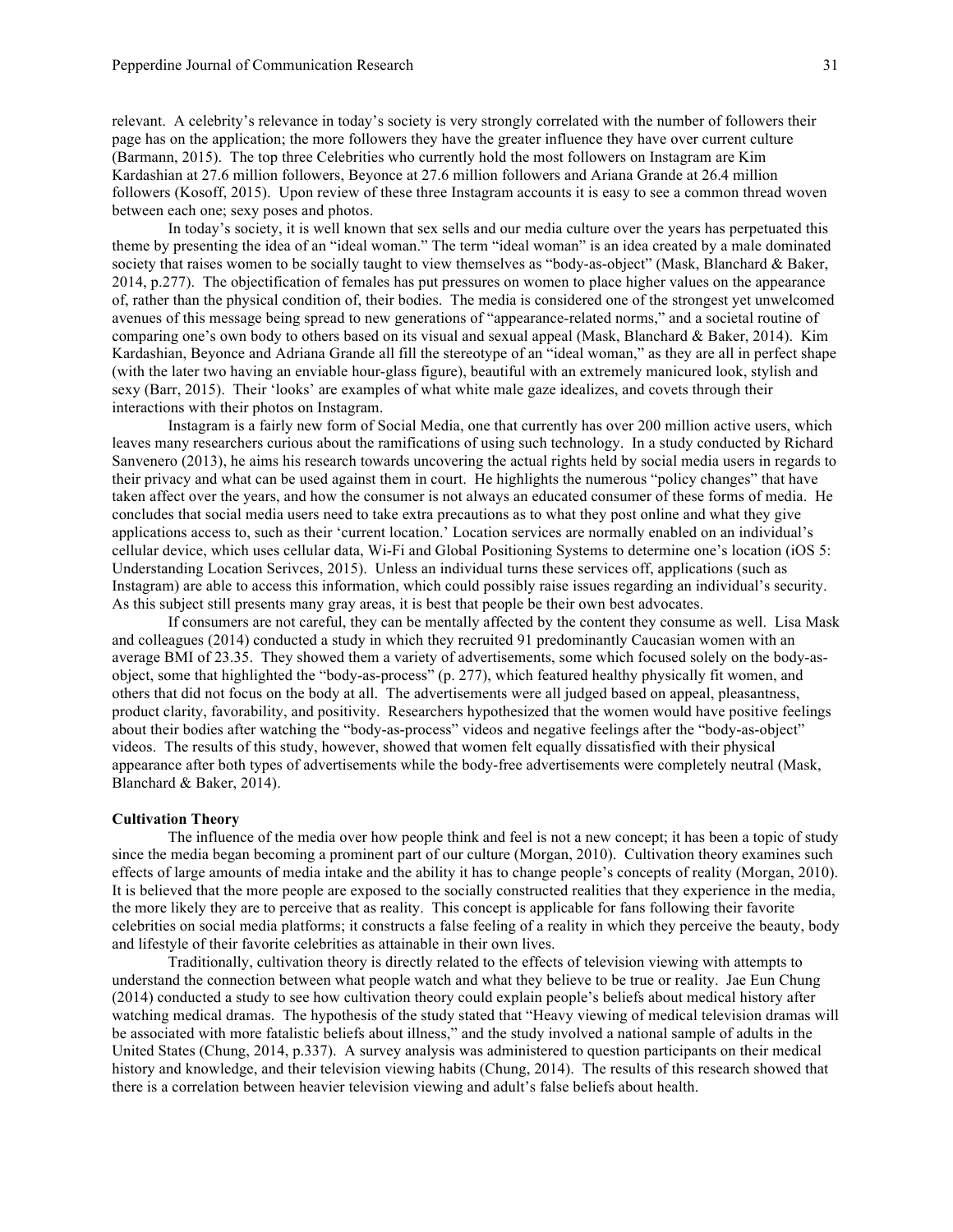#### **Social Cognitive Theory**

The media clearly has a strong influence on what one thinks and how one perceives reality. With an everchanging media environment leaning more heavily on a socially constructed content atmosphere, it raises the question as to why we imitate what we learn or see. Social Cognitive Theory analyzes the mental processes of gaining knowledge and understanding behaviors learned through experiences (Swearer, 2014). The interactions of one's social environment, internal stimuli and behaviors lead people to make subconscious notes as to the behaviors learned and their resulting outcomes (Swearer, 2014). Swearer (2014) conducted a report analyzing social cognitive theory and its association with bullying. Bullying is believed to be a behavior learned and studies show a direct correlation between heightened cases of bullying and less safe living environments. Children who are exposed to bullying, aggressive behaviors, and crime are more likely to bully others, since it is a behavior learned through their experience (Swearer, 2014).

Social cognitive theory helps to explain the reasons people act and react in the ways that they do, as it points to outside factors that influence behavior. Learned behavior has taken on new forms with the introduction of Social Media to our society. People are now not only influenced by their real world social environments, but by their social media environments as well. If learned behavior by external stimuli is how one understands to conduct themselves in real life situations, it is only natural that one also learns how to present themselves through social media through learned behaviors and trends.

Self-presentation is the way in which one chooses to present him/herself to others. In social media, it is a digitally constructed reality that usually highlights "social connectedness and treasured aspects of themselves" (Toma, 2013, p.201). It becomes a balancing act of placing extra emphasis on flattering images and lifestyle while discouraging blatant lies, since an individual also has social connections with friends in real life. In 2013, Catalina Toma conducted a study to observe the effect that viewing one's own social media profile had on an individual. Participants either were shown their own profile briefly, or that of another human. The results showed that people had a significant boost in self-esteem after viewing flattering pictures of themselves on their own profiles. Selfesteem is an inner view of one's self that reflects their beliefs as to their own value and worth as a person. A person's calculations of their own self-esteem is based upon many things including their looks, relationships, accomplishments and confidence levels. It is a concept that is created internally, yet can be influenced by outside factors (Floyd, 2011).

The data collected led researchers to the conclusion that "Facebook profile browsing benefits users by elevating their self-esteem, both compared to viewing the profile of an average stranger … and to looking at one's own image in a mirror" (Toma, 2013, p.212). This surge in Facebook-viewing self-esteem, however, also showed to reduce participant's ability to think immediately afterwards. The researchers discovered that the reduction in cognitive abilities is directly linked to motivation, "When media content features the self as protagonist and does so in an enhancing and accurate fashion, it appears to tap into motivational processes that, in turn, affect cognitive performance" (Toma, 2013, p.212). Inevitably, social media is changing the way people, especially women, view themselves and the way they want to appear to others in their digital social circle.

#### **Our Study**

Our study will address the motivations behind the content women choose to post on Instagram. Through the lens of cultivation theory and social cognitive theory, social media and the act of following other influential women such as Kim Kardashian, Beyonce and Ariana Grande have a large impact on what women choose to post on their own Instagram accounts. Women's exposure to the sexy, altered photos that these "influencers" post establishes the idea that that is what is accepted and valued by society. The study will examine whether women then follow suit of these influential Instagram accounts and post sexy photos of their own.

**Research Question.** RQ: Does the "ideal woman" portrayed through Instagram have a direct correlation to the photos women choose to post on their personal accounts?

#### **Method**

#### **Participants and Procedure**

A convenience-volunteer sample of 65 women between the ages 18 and 35 who use Instagram, a social media application based on sharing pictures, were surveyed in this study. The participants were asked to take a cross-sectional survey and were divided into four different age categories, 18-21 (64.6%), 22-25 (23.1%), 26-29 (4.6%), 30-35 (7.7%). The survey was used in the study to assess whether the "ideal woman" portrayed through Instagram pages and postings, cultivation theory, and social cognitive theory influenced the photos posted by the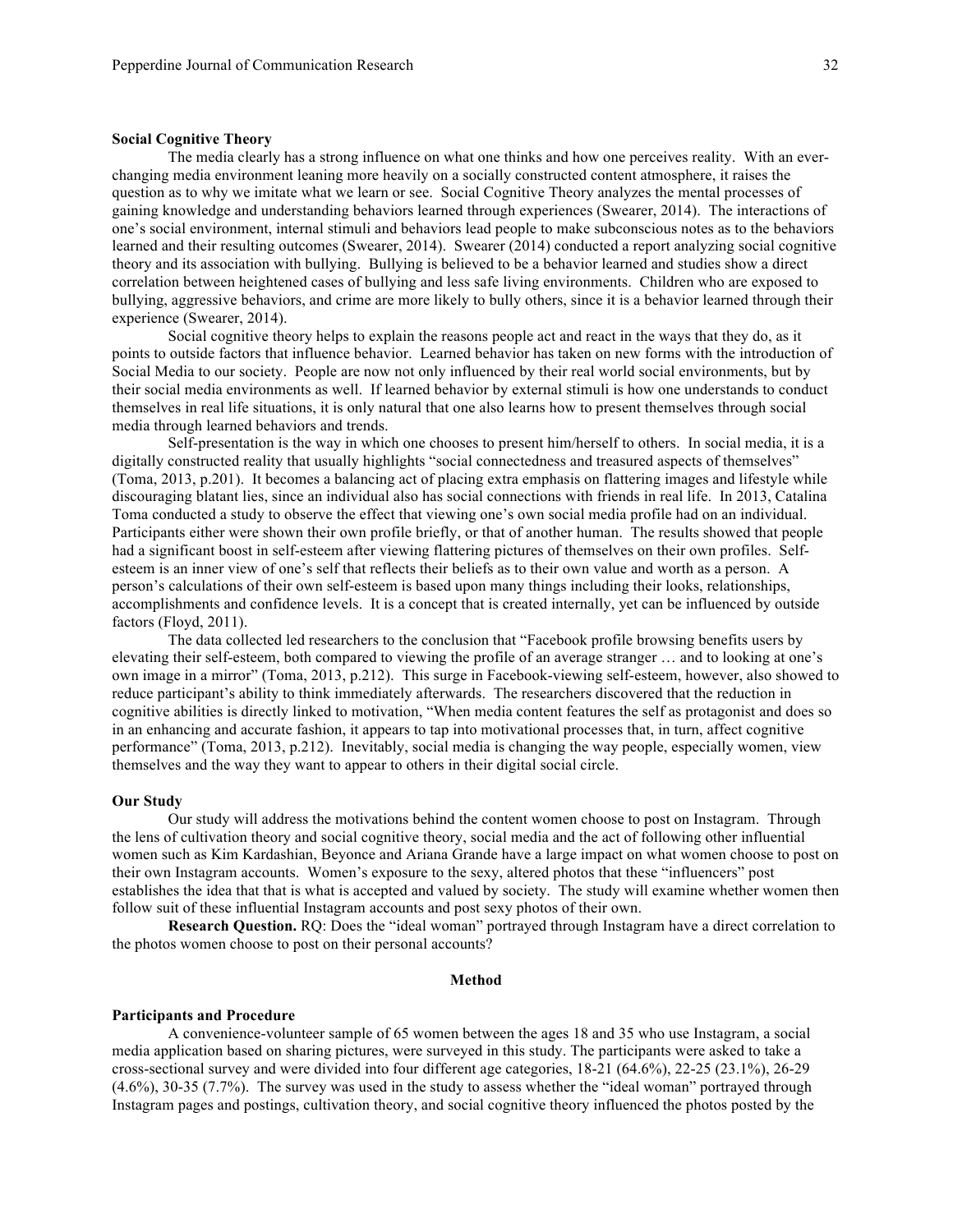women surveyed. The online survey was posted to the researchers personal Facebook accounts, as well as distributed to students on campus through the discretion of Communication professors.

#### **Materials**

The survey was distributed through the electronic survey generator, Google Forms, which was used to create the questions and administered them to participants at no cost to the researchers. There were no other materials needed to conduct this study.

#### **Measures**

**Instagram.** Instagram "allows users to take a filtered photo through the app (or filter a photo already stored on their device) and share it with their social network on Instagram and post directly to Facebook" (Alper, 2013, p.1235). Participants in the study were asked various open and close ended questions based upon their use of the Social Media application. Most of the close ended questions in the survey provided an ordinal scale for participants to answer the questions based on their usage. Samples of these questions (see appendix A) include: "Do you use Instagram?", "How many times do you check Instagram a day?", and "How often do you post on Instagram?".

**Ideal Woman.** Within the portrayal of the "ideal woman" in Northern America, it is common for women to be depicted as thin and young and focus on certain body parts that make them attractive such as their legs and breasts. This level of attractiveness is desired but unattainable to most (Mask, Blanchard, & Baker, 2014). The survey included two nominal questions regarding body image and the perception of the ideal woman. The first question asked was: "Out of the top three accounts on Instagram which accounts do you follow?". The survey asked participants to identify which celebrity they followed (if any): Ariana Grande, Kim Kardashian, and Beyonce. Participants were also asked: "Do you feel that women are overly sexualized on Instagram?"

**Cultivation Theory.** Cultivation theory is the process by which media influences its users and the ways in which these manifest themselves in their personal lives and their worldviews (Morgan & Shanahan, 2010). By using the definition given by Morgan & Shanahan questions were developed and asked of participants in a categorical open ended manner such as, "How do you choose the accounts you follow?", "What are the top three accounts that you are most likely to view on Instagram?", and "What do you feel you gain from using Instagram?".

**Social Cognitive Theory.** Social cognitive theory is the notion that we learn by watching modeled behavior of others, and then proceed to use this witnessed behavior in our own lives. Social cognitive theory also states how media can teach, inform, reinforce and prompt behaviors of those who consume certain media outlets (Larose, 2009) To measure how this modeled behavior affected the participants categorical open ended questions such as, "Do you use any of these Instagram accounts as a form of daily motivation?," "Do you think that the accounts you follow affect your posting habits?", and finally, "What types of pictures do your friends post?" were asked. For the final question, a list of suggestions was given for participants to select all the photograph categories that applied to the pictures posted by their friends.

**Self-presentation.** Catalina Toma (2013) explains that we present ourselves in front of our 'audience' of family, friends and acquaintances in specific ways in hopes of presenting our best selves through images that are attractive, truthful and can be easily verified by those in the audience. An ordinal scale based question was administered to determine how often participants posted on Instagram and a nominal scale based question was posed to analyze the types of photos posted. Questions included how often participants posted 'selfies' as well as the types of photos posted to their own accounts. The participants were given multiple categories to choose from to answer these questions such as: scenic, landscape, animals/pets, fitness, sexy, etc.

**Demographics.** Participants were asked for their gender and only women were allowed to continue the survey. Then questions relating to age range were asked to determine where the participants fell in the study's expressed bracket; within the ages of 18-35. (64.6%) of participants were within 18-21yrs old, (23.1%) were 22-25, (4.6%) were 26-29, and (7.7%) were 30-35.

#### **Results**

The study posed the question whether there was a positive correlation between subjects studied (women between the ages of 18-35), and their exposure to the "ideal woman" on Instagram and their posting habits. The majority of the participants of the survey (76.9%) did not follow the top three accounts on Instagram (Beyonce, Kim Kardashian and Ariana Grande) that actually portray the over-sexualized "ideal woman." Personal posting habits of the women surveyed showed that 52.3% posted group photos, 38.5% posted scenic photos and 33.8% posted lifestyle photos. Only 3.1% of participants reported posting sexy photos and 9.2% reported posting bathing suit photos to their own accounts.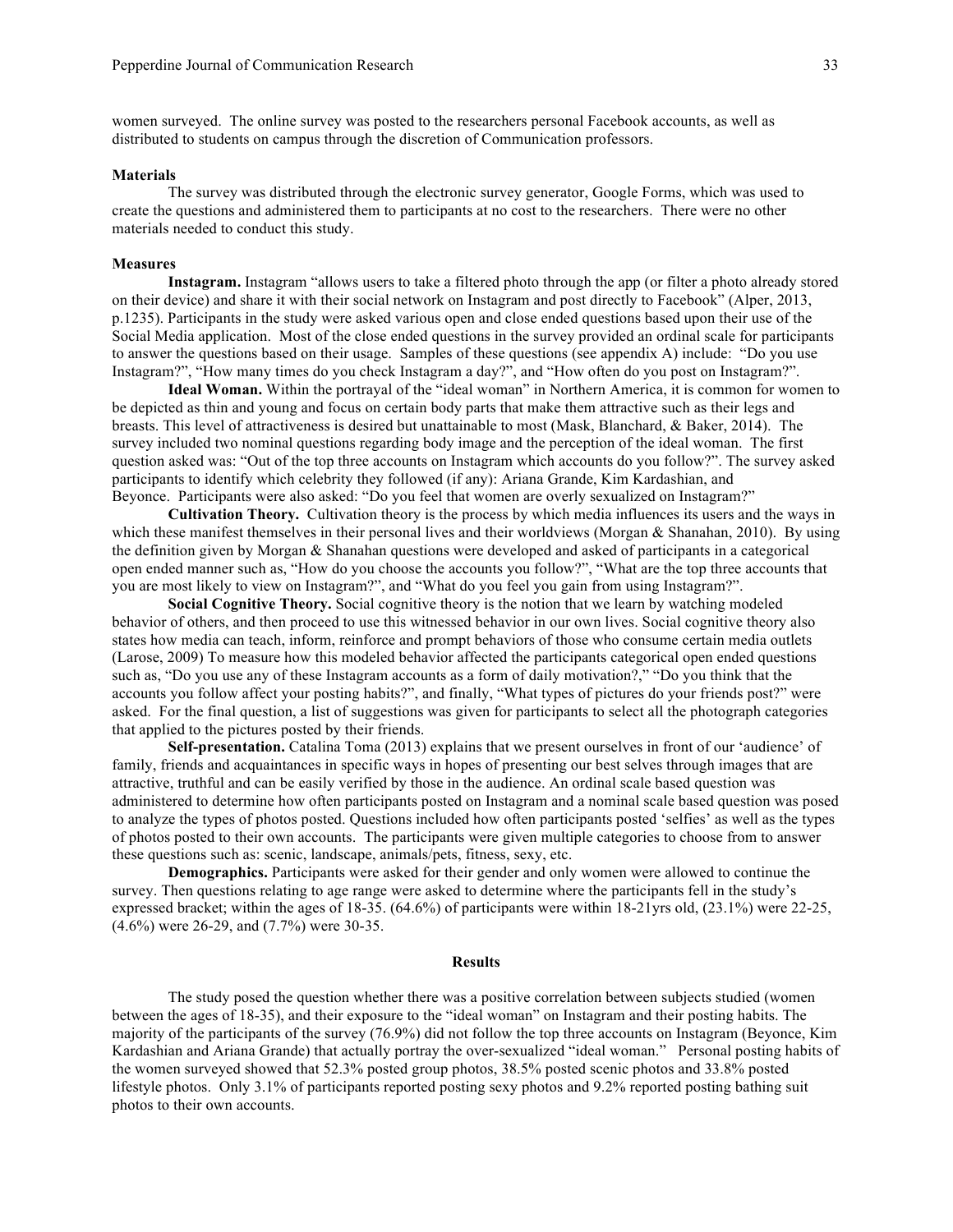#### **Discussion**

#### **Implications**

The top three accounts on Instagram at the time the study was conducted were held by Kim Kardashian (27.6 million followers), Beyonce (27.6 million followers), and Ariana Grande (26.4 million followers) (Kosoff, 2015). The study revealed that based on these top three accounts on Instagram, the majority (76.9%) of participants in the study did not actually follow these "ideal women." Only 15.4% of participants followed Beyonce and Kim Kardashian while a marginal 7.7% followed Ariana Grande. Although 63.1% of participants agreed that women are over-sexualized on Instagram, results showed that this factor did not influence the material they posted to their own accounts. Participants reported mostly following accounts related to humor (38.5%), lifestyle (30.8%), fashion (30.8%) and celebrities (30.8%) out of out of sixteen possible categories. Furthermore, survey results showed that the categories in which participants most often posted to their own Instagram accounts tended to be group (52.3%), scenic (38.5%) and lifestyle (33.8%). These numbers revealed that there was not any correlation between the content women chose to follow on Instagram and what types of photos they posted to their own accounts.

Previous research showed strong evidence supporting Cultivation Theory, which explains the influence the media has on its users, however our research did not support this idea. Cultivation theory examines the effects that large amounts of media intake have on a person's concept of reality (Morgan, 2010). The more people are exposed to the socially constructed realities they experience in the media, the more likely they are to perceive that as reality (Morgan, 2010). Almost half (47.7%) of women surveyed reported that the accounts they viewed did not have an effect on the pictures they chose to post on their own accounts. Participants did, however, state that women were over sexualized on Instagram (63.1%). Research conducted Lisa Mask and colleagues (2014) exposed participants to images of women in which they were projected as "body-by-process" and "body-as-object" and concluded that women were equally dissatisfied with their own personal appearance after both types of advertising. Therefore, the concluding data shows an inconsistency between their self-reported beliefs on the over-sexualized "ideal woman" present on Instagram, the types of accounts they follow and their own posting habits.

#### **Strengths and Weaknesses**

One of the strengths of this research was that the study aimed to survey a broad range of young women (18- 35 years old) who tended to be frequent Instagram users, and results showed a representative population. Since our survey was strictly volunteer based, there was always the possibility of reaching a population that was not as active on Instagram, which would have been a hindrance to our concluding data. The method in which we posted the survey allowed for our target population to be exposed to the Instagram community directly, therefore fewer exited the survey due to non-Instagram use. The second strength of this study was that it attempted to dive into the effects of a new Social Media phenomenon that has yet to be extensively researched. Although there have been studies conducted on the effects that other Social Media sites have on its' users, such as Facebook, there is extremely limited research pertaining to Instagram specifically. This study opened up a relatively new sector of Social Media for further investigation.

Although data collected was from a representative population of young female frequent Instagram users, the majority of this population reached did not, in fact, follow the top three accounts on Instagram that present the "ideal woman" which was a weakness of the study. The survey was created with the notion that participants would actually follow the top three Instagram accounts, and subsequent questions were created with this assumption in mind. Since the majority of the sampled population did not follow these accounts, there was a major inconsistency in our data compared to what was believed to be the outcome. Results, in turn, also showed that since the participants were not viewing these accounts, their own posting habits were not effected. The second weakness of this study was the smaller sample size. Although the study was able to reach a fair amount of young women (65), a larger population size would have been ideal to truly support the data. Had there not been an age restriction placed on survey participants, a larger sample size would have been obtained. A younger demographic would have been more likely to follow Kim Kardashian, Beyonce and Ariana Grande.

#### **Future Research**

Using a purposive sample and triangulating the data collected against participants actual accounts could be used in future research. By seeking out participants that heavily use Instagram and administering a more in-depth survey, researchers could gain a better understanding of their posting and viewing habits by also analyzing the participant's personal accounts. By studying the photos the participants choose to post and comparing them to the accounts that they follow, the self-reporting bias we received when collecting our data would be removed. A more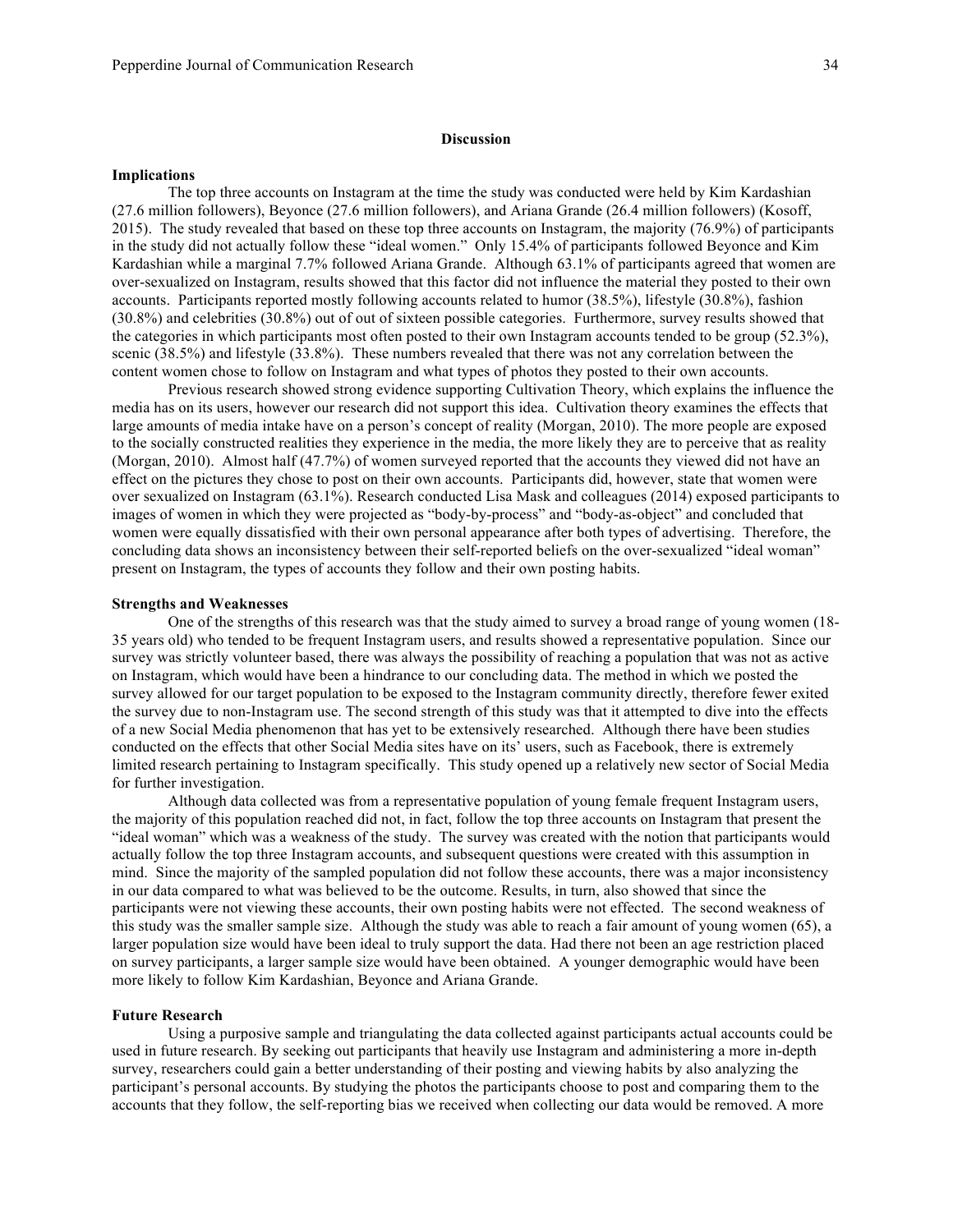qualitative approach to the study could give a clearer picture of the photos women of this age group choose to post, and how these images compare to those of the celebrities and influential accounts that they follow.

Extending the research to be categorized by the participants' location could also expand this study. There is the possibility that the influence of various accounts varies from state to state, country to country. By categorizing participants into specific regions, it would be informative to better understand trends and influences of specific geographic regions. Since the study of Instagram is a new concept, it will be interesting to see where future research takes this topic.

## **References**

- Alper, M. (2014). War on Instagram: Framing conflict photojournalism with mobile photography apps. *New Media & Society*, *16*(8), 1233-1248. doi:10.1177/1461444813504265
- Barmann, J. (2015, April 14). This is why I'm not retweeting you. Retrieved April 15, 2015.
- Barr, L. (2015, March 9). Beyonce, Kim Kardashian, Nicki Minaj have brought butts back in fashion. Retrieved April 15, 2015.
- Bessenoff, G. R. (2006). Can the media affect us? Social comparison, self-discrepancy, and the thin ideal. *Psychology Of Women Quarterly*, *30*(3), 239-251. doi:10.1111/j.1471-6402.2006.00292.x
- Chung, J. E. (2014). Medical dramas and viewer perception of health: Testing cultivation effects. *Human Communication Research*, *40*(3), 333-349. doi:10.1111/hcre.12026
- Floyd, K. (2011). Communication and the self. In *Interpersonal Communication* (2nd ed., pp. 82-87). New York: McGraw-Hill.
- Hoffman, N., & Schwartz, R. (2012, May 20). Visualizing Instagram: Tracing cultural visual rhythms. Retrieved March 9, 2015, from http://razschwartz.net/wp-content/uploads/2012/01/Instagram\_ICWSM12.pdf
- IOS 5: Understanding Location Services. (2015, February 4). Retrieved April 15, 2015
- Kosoff, M. (2015, January 6). The 79 most popular instagrammers in the world. Retrieved March 11, 2015, from http://www.businessinsider.com/79-most-popular-people-on-instagram-in-the-world-2015-1#1-kimkardashian-79
- Larose, R. (2009). Social cognitive theories of media selection. *Conference Papers—International Communication Association,* 1.
- Mask, L., Blanchard, C. M., & Baker, A. (2014). Do portrayals of women in action convey another ideal that women with little self-determination feel obligated to live up to? Viewing effects on body image evaluations and eating behaviors. *Appetite*, *83*277-286. doi:10.1016/j.appet.2014.08.025
- McPartland, M. D. (2013). An analysis of facebook "likes" and other nonverbal internet communication under the federal rules of evidence. *Iowa Law Review*, *99*(1), 445-470
- Meraz, S. (2011). The fight for 'how to think': Traditional media, social networks, and issue interpretation. *Journalism*, *12*(1), 107-127. doi:10.1177/1464884910385193
- Morgan, M., & Shanahan, J. (2010). The state of cultivation. *Journal Of Broadcasting & Electronic Media*, *54*(2), 337-355. doi:10.1080/08838151003735018
- Sanvenero, R. (2013). Social media and our misconceptions of the realities. *Information & Communications Technology Law*, *22*(2), 89-108. doi:10.1080/13600834.2013.805923
- Swearer, S., Wang, C., Berry, B., & Myers, Z. (2014) Reducing bullying: Application of social cognitive theory, theory into practice, 53:4, 271-277, DOI: 10.1080/00405841.2014.947221
- Toma, C. L. (2013). Feeling better but doing worse: Effects of facebook self-presentation on implicit self-esteem and cognitive task performance. Media Psychology, 16(2), 199-220. doi:10.1080/15213269.2012.762189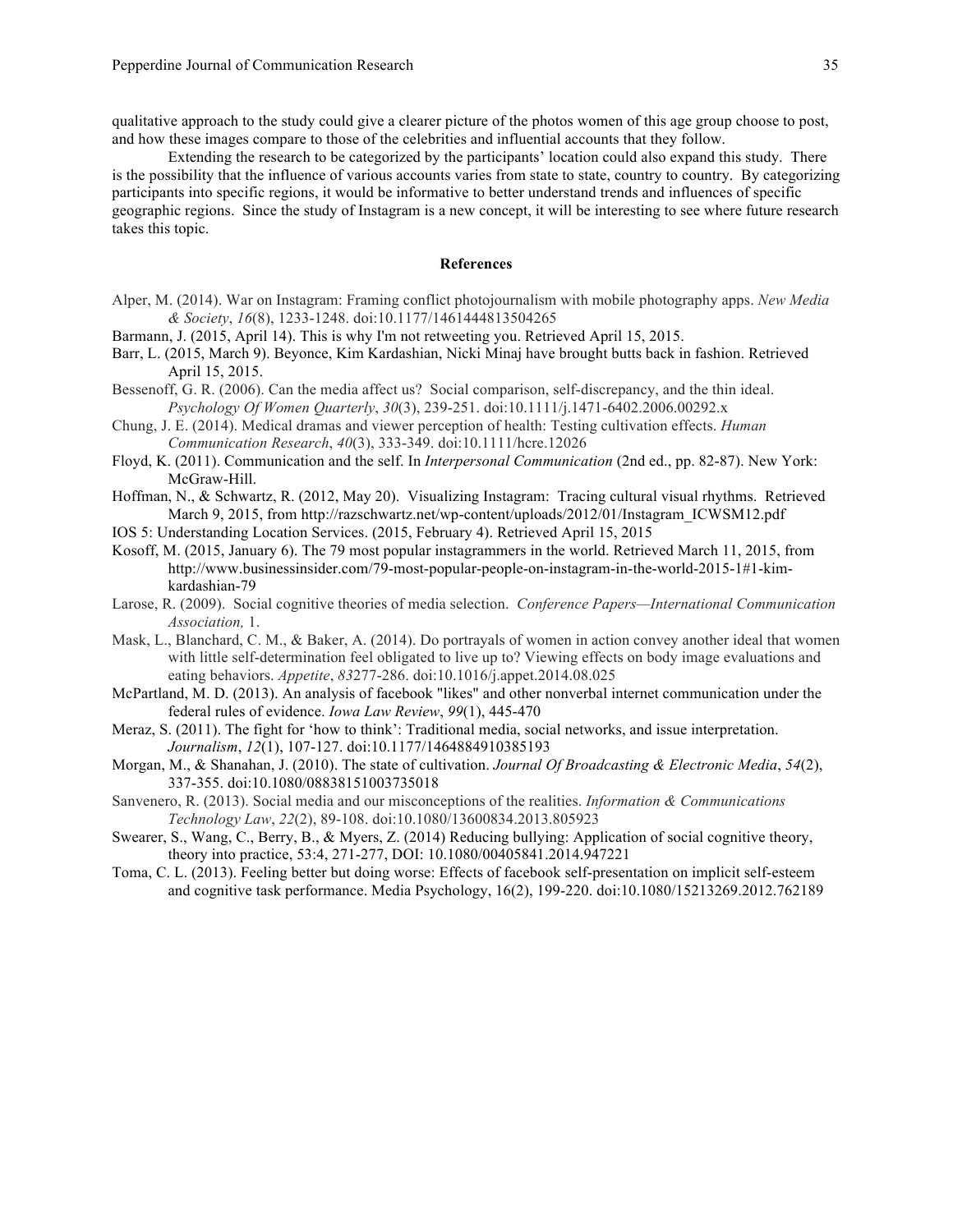## **Appendix A**

## **Consent Form for Participation in a Research Study Pepperdine University**

## **Instagram: What Makes You Post?**

## **Description of the research and your participation**

You are invited to participate in a research study conducted by Sarah Tyer. The purpose of this research is to analyze the effects of Instagram on one's posting habits.

Your participation will involve completing a survey hosted by Google Forms for use in an academic setting.

## **Risks and discomforts**

There are no known risks associated with this research. The information you provide will be kept anonymous and will be used solely for academic research purposes.

## **Potential benefits**

There are no known benefits to you that would result from your participation in this research.

## **Protection of confidentiality**

Your identity will not be revealed in any publication resulting from this study.

## **Voluntary participation**

Your participation in this research study is voluntary. You may choose not to participate and you may withdraw your consent to participate at any time. You will not be penalized in any way should you decide not to participate or to withdraw from this study.

## **Contact information**

If you have any questions or concerns about this study or if any problems arise, please contact Sarah Tyer at Pepperdine University at Sarah.Tyer@pepperdine.edu. If you have any questions or concerns about your rights as a research participant, please contact Professor Delphine Broccard at Delphine.Broccard@pepperdine.edu.

## **Consent**

I understand to my satisfaction the information regarding participation in this research study. I affirm that I am at least 18 years old, and I hereby consent to participate in the research described above. Participant's signature Date: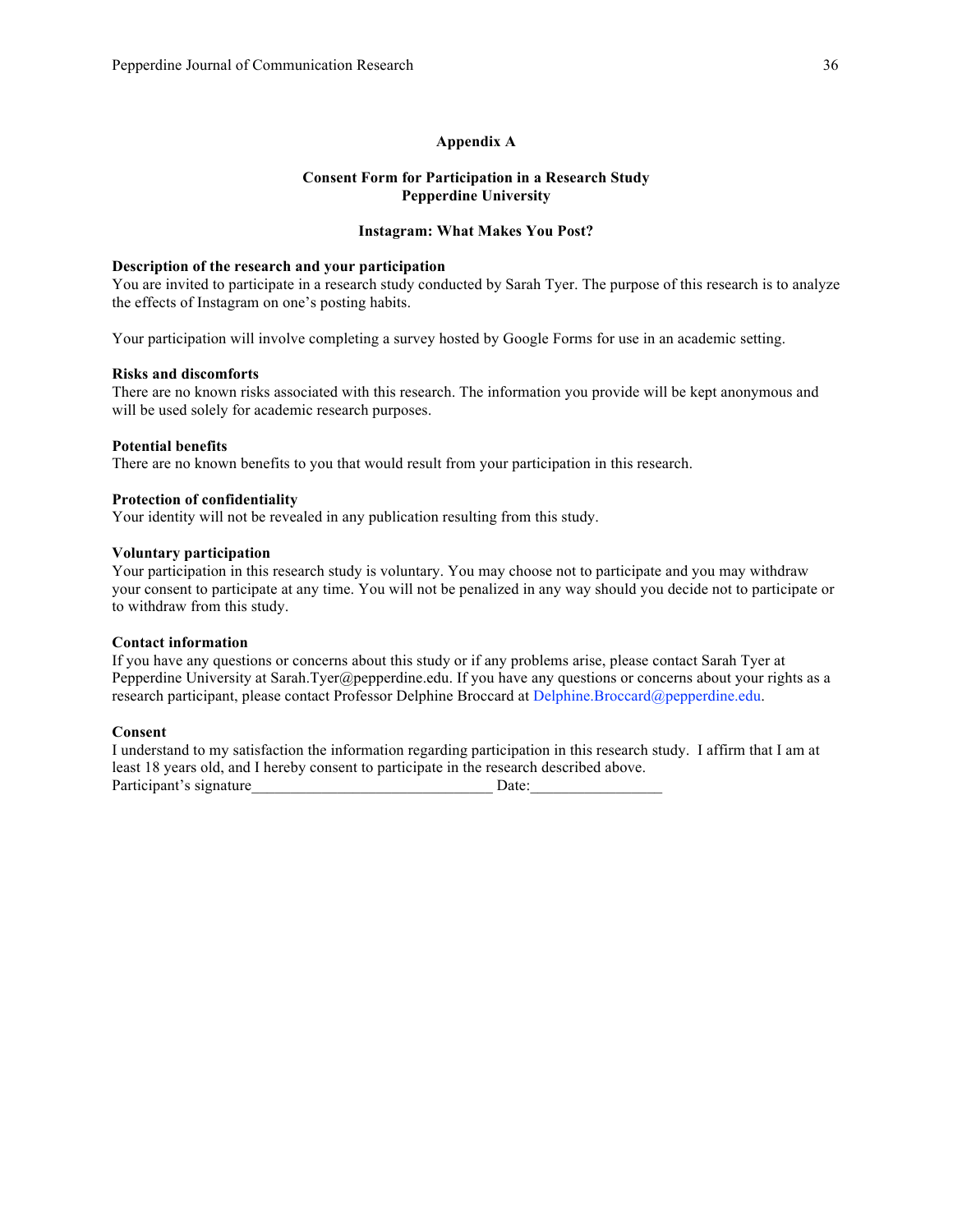## **Appendix B**

| <b>Survey</b> |                                                                                                                         |
|---------------|-------------------------------------------------------------------------------------------------------------------------|
|               | 1. What is your age?<br>(Please select one)<br>Mark only one oval.                                                      |
|               | Under 18                                                                                                                |
|               | 18-21                                                                                                                   |
|               | $22 - 25$                                                                                                               |
|               | 26-29                                                                                                                   |
|               | 30-35                                                                                                                   |
|               | 36 & Over                                                                                                               |
|               | 2. Do you use Instagram? PLEASE EXIT SURVEY IF NO                                                                       |
|               | (Please select one)<br>Mark only one oval.                                                                              |
|               | yes                                                                                                                     |
|               | no                                                                                                                      |
|               |                                                                                                                         |
|               | 3. How often do you view your newsfeed on Instagram?<br>(Please select one)<br>Mark only one oval.                      |
|               | Never                                                                                                                   |
|               | Monthly                                                                                                                 |
|               | Weekly                                                                                                                  |
|               | Once a Day                                                                                                              |
|               | Multiple times a day                                                                                                    |
|               | 4. If you use Instagram daily, how many times do you check it?                                                          |
|               | (Please select one)                                                                                                     |
|               | Mark only one oval.                                                                                                     |
|               | N/A                                                                                                                     |
|               | $1 - 2$                                                                                                                 |
|               | $3 - 4$                                                                                                                 |
|               | $5-6$                                                                                                                   |
|               | $7+$                                                                                                                    |
|               | 5. How often do you post photos on Instagram?<br>(Please select one)<br>Mark only one oval.                             |
|               | Never                                                                                                                   |
|               | Monthly                                                                                                                 |
|               | Weekly                                                                                                                  |
|               | Daily                                                                                                                   |
|               | Multiple Times a Day                                                                                                    |
|               | 6. Out of these three people, who do you follow on Instagram?<br>(Please check all that apply)<br>Check all that apply. |
|               |                                                                                                                         |
|               | Ariana Grande<br>Kim Kardashian                                                                                         |
|               | P <sub>ov</sub>                                                                                                         |

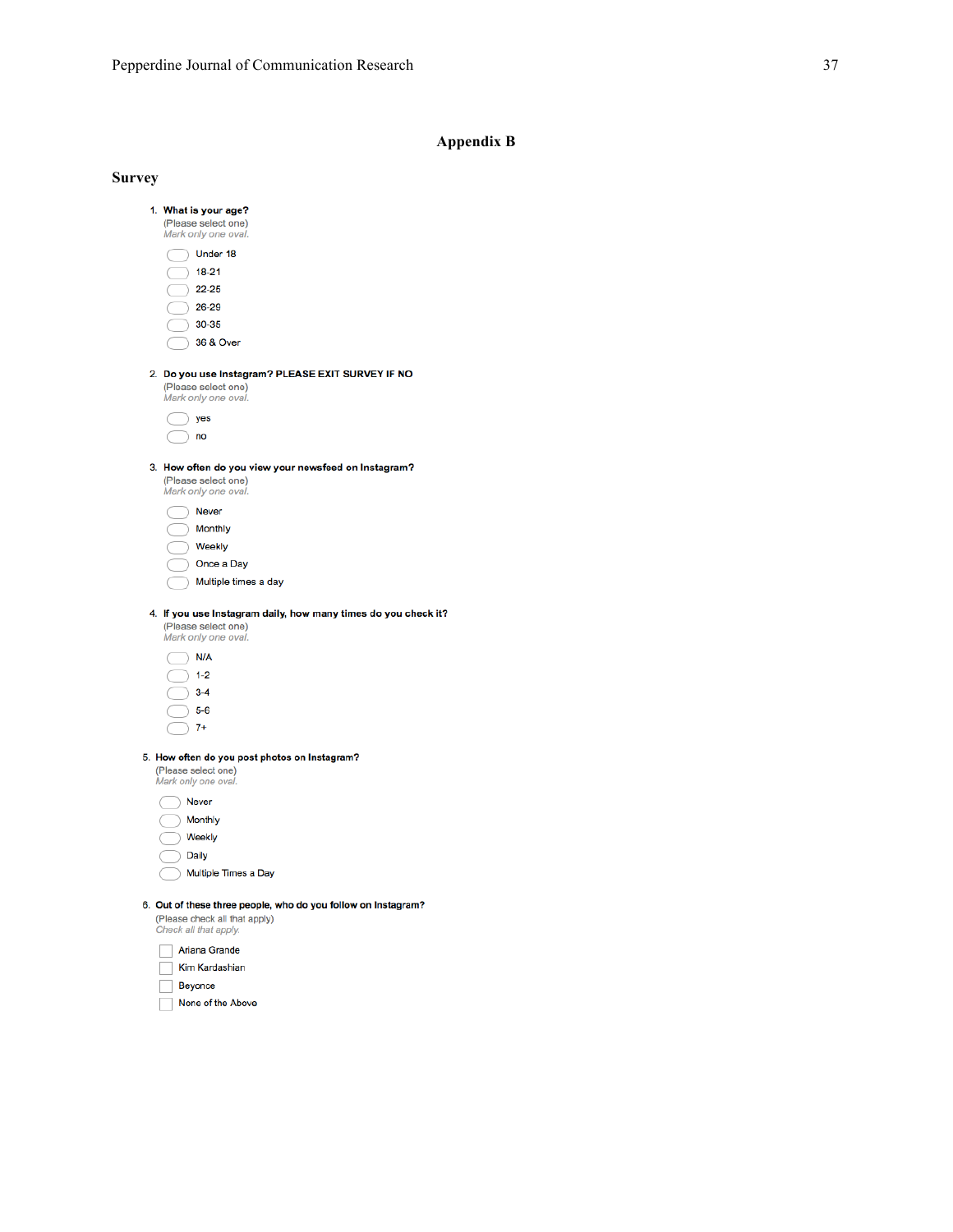| 7. What content determines the Instagram accounts you follow?<br>(Please select all that apply)<br>Check all that apply. |
|--------------------------------------------------------------------------------------------------------------------------|
| <b>Scenic</b>                                                                                                            |
| <b>Selfies</b>                                                                                                           |
| Sport                                                                                                                    |
| <b>Explore Page</b>                                                                                                      |
| Landscape                                                                                                                |
| Humor                                                                                                                    |
| Religion                                                                                                                 |
| <b>Animals/Pets</b>                                                                                                      |
| Food                                                                                                                     |
| <b>Fitness</b>                                                                                                           |
| Lifestyle                                                                                                                |
| <b>Celebrities</b>                                                                                                       |
| Quotes                                                                                                                   |
| <b>Sexy</b>                                                                                                              |
| Fashion                                                                                                                  |
| <b>Bathing Suit/ Beach</b>                                                                                               |
| Travel                                                                                                                   |
| Other                                                                                                                    |
|                                                                                                                          |

8. What are the top three types of accounts that you are most likely to view on Instagram? (Please select all that apply)<br>Check all that apply.

| Scenic                                                          |
|-----------------------------------------------------------------|
| <b>Selfies</b>                                                  |
| <b>Sports</b>                                                   |
| Landscape                                                       |
| Humor                                                           |
| Religion                                                        |
| Animals/Pets                                                    |
| Food                                                            |
| <b>Fitness</b>                                                  |
| Lifestyle                                                       |
| <b>Celebrities</b>                                              |
| Quotes                                                          |
| <b>Sexy</b>                                                     |
| Fashion                                                         |
| Bathing Suit/ Beach                                             |
| <b>Travel</b>                                                   |
| Do you use any of these accounts as a form of daily motivation? |

(Please select one)<br>Mark only one oval.



9.

10. Are women overly sexualized on Instagram?

Mark only one oval.  $\bigcap$  Yes

|  | - -<br>- |
|--|----------|
|  | ----     |